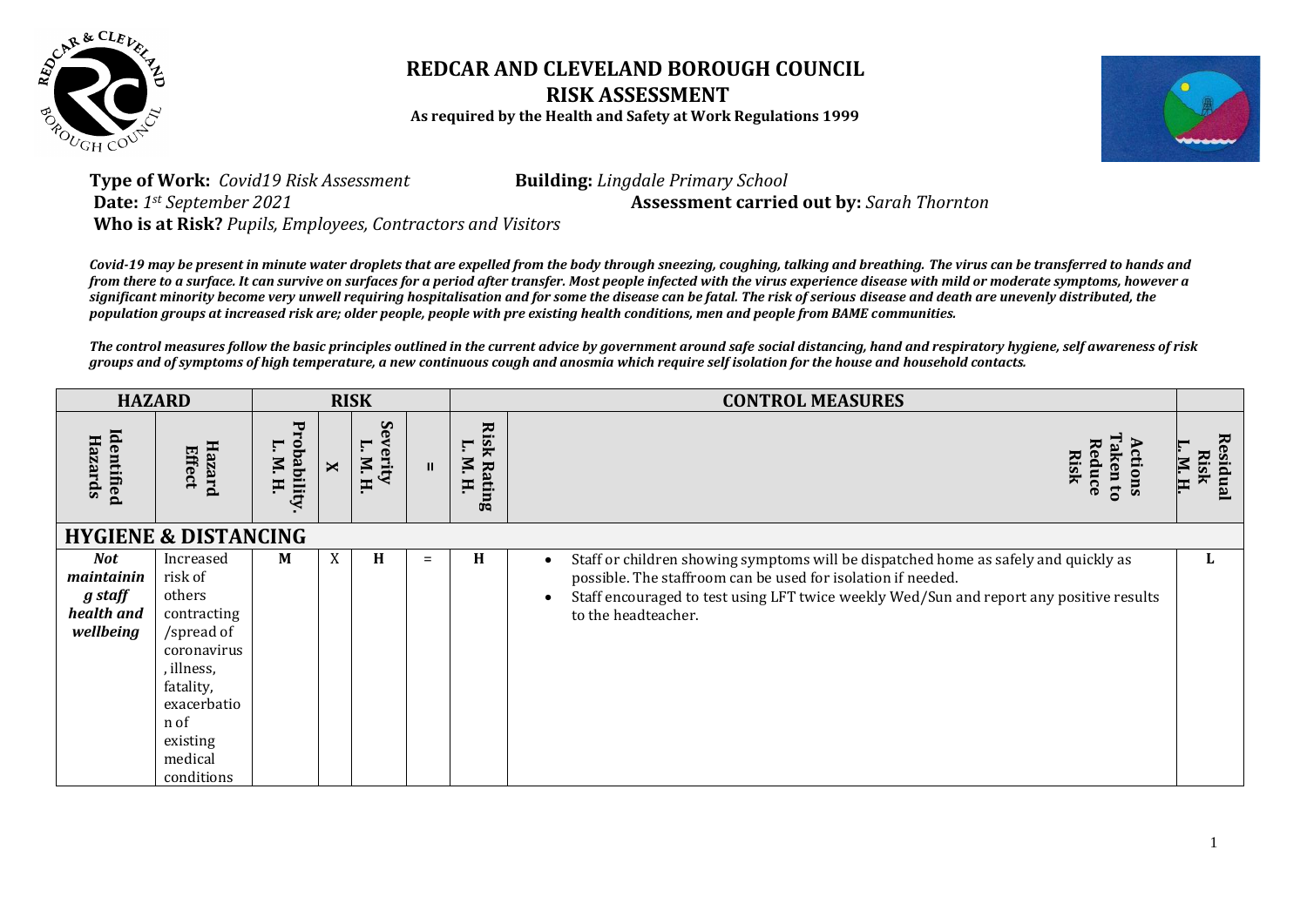| <b>Lack of</b><br>hand<br>hygiene                                                                      | Increased<br>risk of<br>contracting<br>/spread of<br>coronavirus<br>, illness &<br>fatality  | M           | X           | H | $\equiv$ | H | Ensure children and staff regularly wash hands with soap and water via briefing & signage<br>If soap and water isn't immediately available, hand sanitiser will be used<br>Hand sanitisers will be in situ in various locations around the site<br>Hand sanitiser will be available at reception and all cloakrooms/classes                                                                                                                                                                                                                                                                                                                                                                                                                                                                                                                                                                                                                                                                                                             | L |
|--------------------------------------------------------------------------------------------------------|----------------------------------------------------------------------------------------------|-------------|-------------|---|----------|---|-----------------------------------------------------------------------------------------------------------------------------------------------------------------------------------------------------------------------------------------------------------------------------------------------------------------------------------------------------------------------------------------------------------------------------------------------------------------------------------------------------------------------------------------------------------------------------------------------------------------------------------------------------------------------------------------------------------------------------------------------------------------------------------------------------------------------------------------------------------------------------------------------------------------------------------------------------------------------------------------------------------------------------------------|---|
| <b>Not</b><br>maintainin<br>g social<br>distancing<br>guidance                                         | Increased<br>risk of<br>contracting<br>/spread of<br>coronavirus<br>, illness &<br>fatality, | $M$         | X           | H | $=$      | H | Keep left system around school (where appropriate)<br>If staff feel unwell at any time, they must remove themselves from the area immediately,<br>informing HT/AHT<br>Children will eat on their class dinner table and go into the hall in two sittings.<br>$\bullet$                                                                                                                                                                                                                                                                                                                                                                                                                                                                                                                                                                                                                                                                                                                                                                  | L |
| <b>Uncontrolle</b><br>d contact<br>with others                                                         | Increased<br>risk of<br>contracting<br>/spread of<br>coronavirus<br>, illness &<br>fatality  | M           | $\mathbf X$ | H | $=$      | H | Reducing the amount of people that a child has contact with by sitting in classes for lunch.<br>Assemblies to remain virtual via teams until further review.                                                                                                                                                                                                                                                                                                                                                                                                                                                                                                                                                                                                                                                                                                                                                                                                                                                                            | L |
| <b>Lack of</b><br>social<br>distancing<br>arrangeme<br>nts when<br>entering<br>and exiting<br>building | Increased<br>risk to<br>personnel<br>from<br>transmissio<br>n of virus                       | M           | X           | H | $\equiv$ | H | Children to enter classes by lining up at the pencils. A member of staff will be waiting at<br>the pencil. All entrances manned by staff to avoid parents entering the building.<br>Older children are encouraged to walk home or meet their parents/ carers at pre arranged<br>$\bullet$<br>locations on the perimeter of the site.<br>Children in Y1-Y6 to say goodbye to parents at the playground gates (morning).<br>$\bullet$<br>Office staff to keep glass closed to communicate with any essential visitors.<br>Script on wall should be asked before any essential visitors are allowed access (oral<br>questionnaire) - Adele<br>Disposable sticker visitors' badges to be used (in place of lanyards) and visitors should<br>$\bullet$<br>wash their hands in front toilet/hand gel<br>Staff to use electronic scan ID passes to sign in and out<br>Deliveries/ mail can be opened with disposable gloves, packaging to be disposed of and<br>٠<br>any surfaces that have been in contact with mail/parcel should be cleaned | L |
| <b>Lack of</b><br>social<br>distancing<br>arrangeme                                                    | Increased<br>risk to<br>personnel                                                            | $\mathbf M$ | X           | H | $\equiv$ | H | Staff advised to use fobs and elbow for opening door release where possible.<br>$\bullet$<br>Vision screens in door kept clear at all times<br>Caretaker will open and secure all utilised doors before the staff arrive. All key doors will<br>have a maglock that can close upon activation of the fire alarm.                                                                                                                                                                                                                                                                                                                                                                                                                                                                                                                                                                                                                                                                                                                        | L |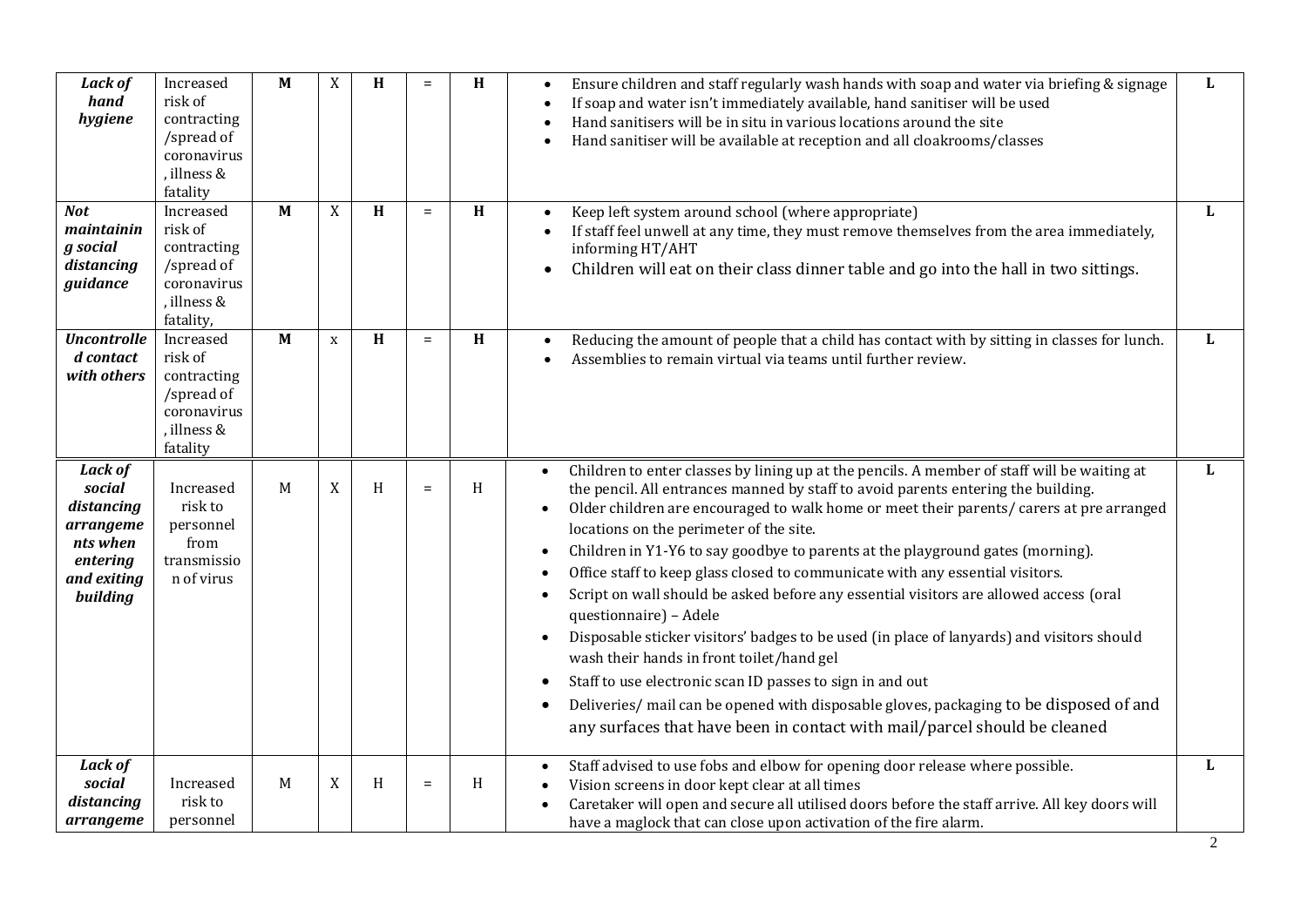| nts in<br>corridors                                                                                                                                     | from<br>transmissio<br>n of virus       |             |   |              |          |              | Caretaker to ensure adequate ventilation in each room by opening vents/window<br>$\bullet$                                                                                                                                                                                                                                                                                                                                                                                                                                                                |              |
|---------------------------------------------------------------------------------------------------------------------------------------------------------|-----------------------------------------|-------------|---|--------------|----------|--------------|-----------------------------------------------------------------------------------------------------------------------------------------------------------------------------------------------------------------------------------------------------------------------------------------------------------------------------------------------------------------------------------------------------------------------------------------------------------------------------------------------------------------------------------------------------------|--------------|
| <b>Lack of</b><br><b>Social</b><br>distancing<br>arrangeme<br>nts in work<br>spaces                                                                     | Transmissio<br>n of<br>Covid19<br>virus | $\mathbf M$ | X | H            | $\equiv$ | H            | Suitable numbers of cleaning stations to be positioned in all areas of the building<br>$\bullet$<br>containing antibacterial wipes or cleaner and paper towels to enable cleaning of desks<br>Lidded bins are provided to ensure suitable disposal of tissues and hand towels.<br>$\bullet$<br>Appropriate signage to be displayed in all areas of building to communicate key messages.<br>Windows to be left open, within reason as the outside temperature cools, children are<br>encouraged to wear jumpers. Staff to wear appropriate warm clothing. | L            |
| <b>Increased</b><br>risk of<br>transmissi<br>on in<br>toilets                                                                                           | Transmissio<br>n of<br>Covid19<br>virus | M           | X | H            | $\equiv$ | H            | Staff and children reminded to follow good hand and respiratory hygiene practice at all<br>$\bullet$<br>times.<br>All areas will be adequately stocked with required supplies - JS/AH to check weekly<br>$\bullet$<br>Handwashing instructions and posters are displayed throughout workplace.<br>Caretaker to ensure that there is an adequate supply of soap and paper towels (check<br>$\bullet$<br>daily)                                                                                                                                             | L            |
| <b>Risk of</b><br>transmissi<br>on in<br>welfare<br><i>facilities</i><br>including<br>social time,<br>kitchen<br><i>facilities</i><br>and rest<br>areas | Transmissio<br>n of<br>Covid19<br>virus | M           | X | $\mathbf{M}$ | $=$      | $\mathbf{M}$ | Kettles, microwaves etc should be wiped down after use.<br>$\bullet$<br>Gloves to be used when filling water bottles.<br>Dishwasher to be used for shared cups/plates. Staff to ensure kitchen area is kept clean and<br>$\bullet$<br>tidy and check the rota for dishwasher.                                                                                                                                                                                                                                                                             | L            |
| <b>Risk of</b><br>transmissi<br>on from<br>contamina<br>ted<br>surfaces                                                                                 | Transmissio<br>n of<br>Covid19<br>virus | M           | X | H            | $\equiv$ | H            | Hand washing facilities available in all areas of building containing hot water and soap.<br>Hand sanitising stations also available at strategic points throughout the building.<br>• Children in KS2 will continue have their own fully resourced pencil case and will not need to<br>share<br>Early years dressing up costumes, cushion covers, aprons will be frequently<br>washed.                                                                                                                                                                   | L            |
| <b>Increased</b><br>risk of<br>transmissi<br>on during<br>meetings                                                                                      | Transmissio<br>n of<br>Covid19<br>virus | M           | X | H            | $=$      | H            | TEAMs will be used for whole school assemblies.<br>Windows/doors should be opened prior to the meeting to aid ventilation.<br>Cleaning procedures should be implemented following the meeting - cleaners 3.30-5.30pm<br>across the whole school                                                                                                                                                                                                                                                                                                           | $\mathbf{I}$ |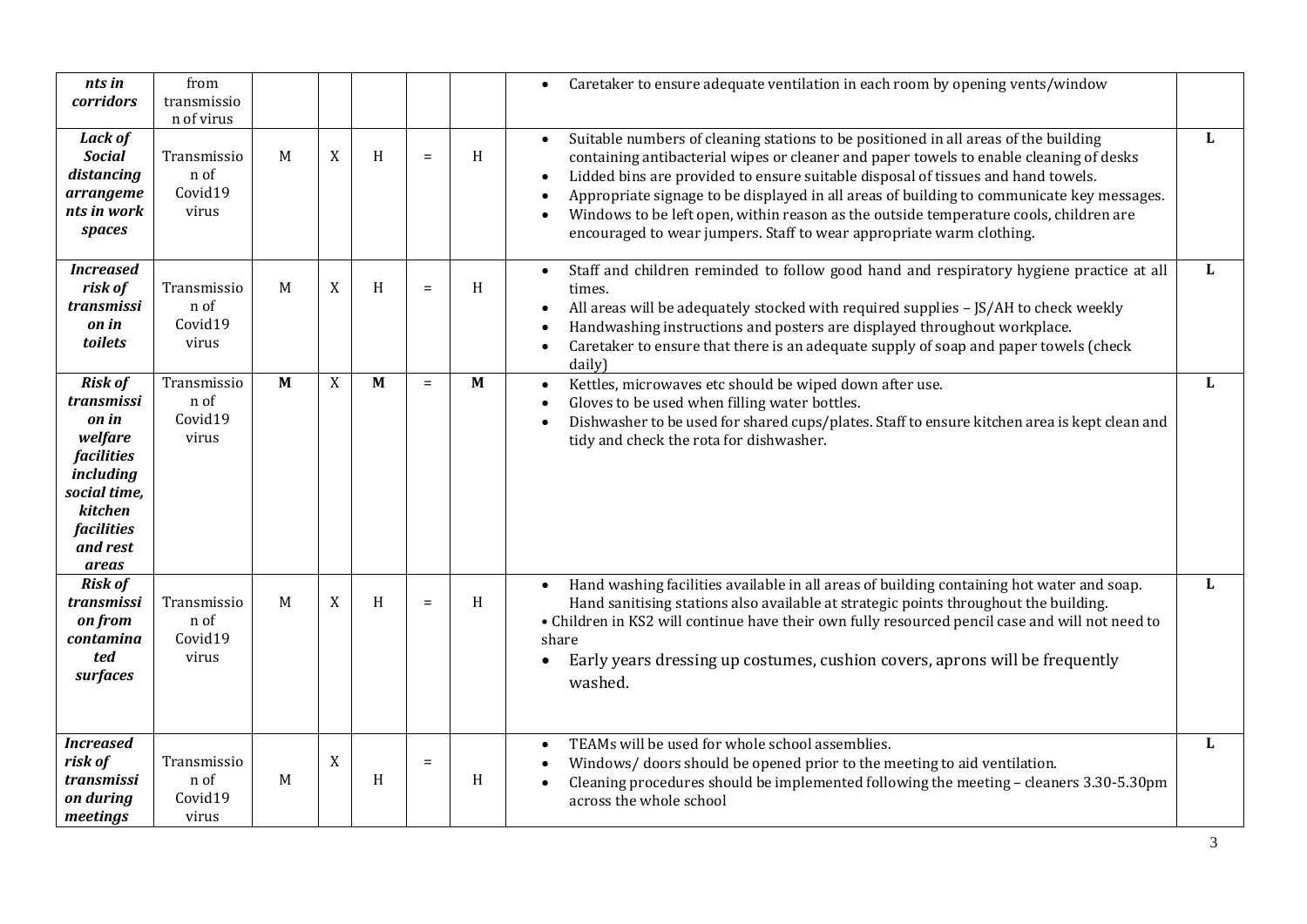| Ignorance   | Increased     | M |  | $\equiv$ | All staff to receive a briefing highlighting all control measures and required to sign off on |  |
|-------------|---------------|---|--|----------|-----------------------------------------------------------------------------------------------|--|
| of          | risk of virus |   |  |          | code of conduct and school risk assessments.                                                  |  |
| procedures  | transmissio   |   |  |          | Handwashing posters to be displayed alongside handwashing facilities.<br>٠                    |  |
| leading to  | n             |   |  |          |                                                                                               |  |
| lack of     |               |   |  |          |                                                                                               |  |
| compliance  |               |   |  |          |                                                                                               |  |
| with safety |               |   |  |          |                                                                                               |  |
| measures    |               |   |  |          |                                                                                               |  |

| <b>MEDICAL</b>                                                                                               |                                                                            |   |   |   |     |   |                                                                                                                                                                                                                                                                                                                                                                                                                                                                                                                                                                                                                                                                                                                                                                                                                                                         |   |
|--------------------------------------------------------------------------------------------------------------|----------------------------------------------------------------------------|---|---|---|-----|---|---------------------------------------------------------------------------------------------------------------------------------------------------------------------------------------------------------------------------------------------------------------------------------------------------------------------------------------------------------------------------------------------------------------------------------------------------------------------------------------------------------------------------------------------------------------------------------------------------------------------------------------------------------------------------------------------------------------------------------------------------------------------------------------------------------------------------------------------------------|---|
| <b>Staff</b><br>infected<br>with<br>Covid19<br>virus<br>attending.                                           | Spread of<br>illness<br>throughout<br>workforce                            | M | X | H | $=$ | H | Children and staff at home should take a LFT if they feel unwell. In the event of a positive<br>result, they should book a PCR and isolate prior to their result and notify school. If they<br>are notified of close contact they should take a test but do not need to isolate until they are<br>notified of the positive outcome.<br>Children or staff who become unwell in school should safely leave the premises as soon as<br>possible. Staff should head home directly and children will be escorted to the isolation<br>room (staff room) until family can be contacted for collection. · All surfaces that a<br>symptomatic person has come into contact with must be cleaned and disinfected<br>immediately, especially objects visibly contaminated with body fluids and all potentially<br>contaminated high-contact areas such as toilets. |   |
| <b>Arrangeme</b><br>nts for<br>workers<br>who fall<br>within<br>groups<br>considered<br>to be<br>higher risk | Increased<br>risk to staff<br>from<br>transmissio<br>n of virus            | M | X | H | $=$ | H | Personal Risk Assessment will be completed for vulnerable staff.                                                                                                                                                                                                                                                                                                                                                                                                                                                                                                                                                                                                                                                                                                                                                                                        |   |
| <b>Personal</b><br><b>Protective</b><br>Equipment<br>(PPE)                                                   | Risk of<br>others<br>contracting<br>coronavirus<br>, illness &<br>fatality | M | X | H | $=$ | H | PPE pack will be made available in isolation room (staff room)- disposable gloves, aprons<br>$\bullet$<br>and face masks<br>If needed, staff will wear the appropriate PPE following guidance on safe use<br>Used PPE will be disposed of in the correct manner<br>Between each change of PPE, hands will be washed with soap and water if readily<br>available, or hand sanitiser<br>Where a COVID 19 case is suspected in the building, used PPE should be placed in clinical<br>$\bullet$<br>waste and stored for 72 hours prior to placing in rubbish skip.                                                                                                                                                                                                                                                                                         | L |
| <b>Impact of</b><br>school<br>closure,                                                                       |                                                                            | M | X | M | $=$ | M | Teachers to thoroughly explain protocols and routines include daily mindfulness &<br>$\bullet$<br>emotional wellbeing tasks.<br>Frequent outdoor activities where possible                                                                                                                                                                                                                                                                                                                                                                                                                                                                                                                                                                                                                                                                              | L |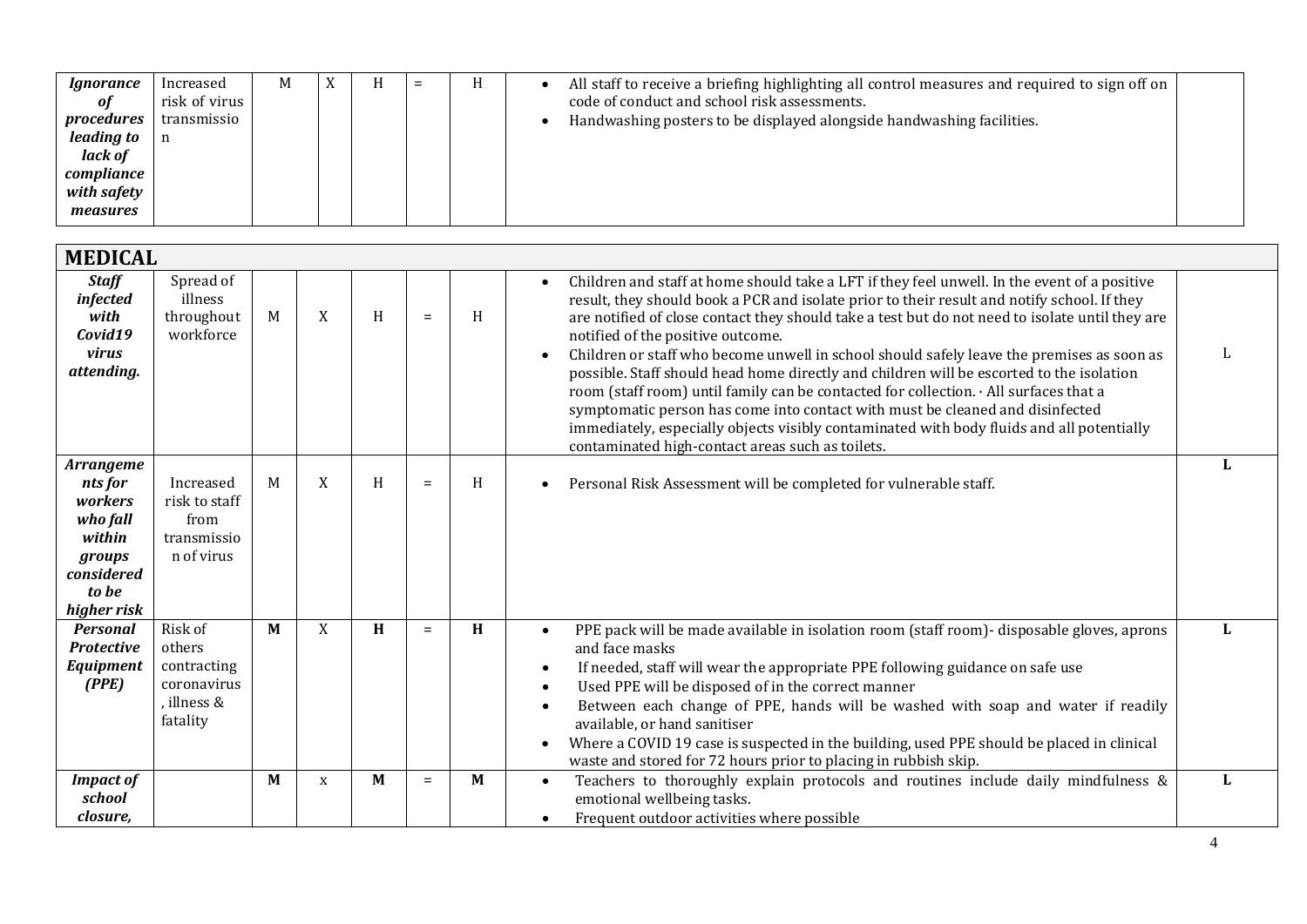| reopening<br>and covid-<br><b>19 on</b><br>mental<br>health                                                                                           | Decrease of<br>emotional<br>wellbeing                                 |              |   |   |     |   |                                                                                                                                       |                                        |
|-------------------------------------------------------------------------------------------------------------------------------------------------------|-----------------------------------------------------------------------|--------------|---|---|-----|---|---------------------------------------------------------------------------------------------------------------------------------------|----------------------------------------|
| Lack of<br>contact<br>details to<br>facilitate<br>effective<br>track and<br>trace<br>system<br>leading to<br>higher risk<br><i>of virus</i><br>spread | Increased<br>risk of<br>uncontrolle<br>d<br>transmissio<br>n of virus | $\mathbf{M}$ | X | H | $=$ | H | All visitors are also to sign into buildings on ipad. Wipes to be used after use.<br>Staff to sign in using barcode ONLY<br>$\bullet$ | As low as<br>reasonably<br>practicable |

| <b>CLEANING</b>                                                                                                                  |                                                                                                |   |   |   |          |   |                                                                                                                                                                                                                                                                                                                                                                                                       |  |  |  |
|----------------------------------------------------------------------------------------------------------------------------------|------------------------------------------------------------------------------------------------|---|---|---|----------|---|-------------------------------------------------------------------------------------------------------------------------------------------------------------------------------------------------------------------------------------------------------------------------------------------------------------------------------------------------------------------------------------------------------|--|--|--|
| <b>Unsatisfactory</b><br><b>Cleaning of</b><br>site.                                                                             | Increased<br>risk of<br>contractin<br>g/spread<br>0f<br>coronavir<br>us, illness<br>& fatality | M |   | Н | $\equiv$ | Н | Level of cleaning regime on site is increased. All touch points done daily. All surfaces<br>MUST be wiped in every room by cleaning staff - USE DC10 North Yorkshire to make<br>regular checks of the site.<br>Cleaning stations are placed around the site so that staff can cleanse an area before and<br>after they use it<br>Hand sanitisers will be in situ in various locations around the site |  |  |  |
| <b>Risk of</b><br>transmission<br>in welfare<br><i>facilities</i><br>including<br>kitchen<br><i>facilities and</i><br>rest areas | Increased<br>risk of<br>contractin<br>g/spread<br>of<br>coronavir<br>us, illness<br>& fatality | M | X | H | $\equiv$ | H | Taps/kettle/fridge to be used then wiped<br>Kitchens provided with hand washing facilities with soap, disposable towels and hot<br>running water.<br>Staff to space out missing out seats to ensure social distancing.<br>Where possible, ask staff to bring their own food and drink which is disposable and<br>wiped down.                                                                          |  |  |  |
| <b>Risk of</b><br>transmission<br>from<br>contaminated<br>surfaces                                                               | Increased<br>risk of<br>contractin<br>g/spread<br><sub>of</sub>                                | M | X | H | $=$      | H | Hand washing facilities available in all areas of building containing hot water and<br>soap. Hand sanitising stations also available at strategic points throughout the<br>building. These are maintained on a daily basis                                                                                                                                                                            |  |  |  |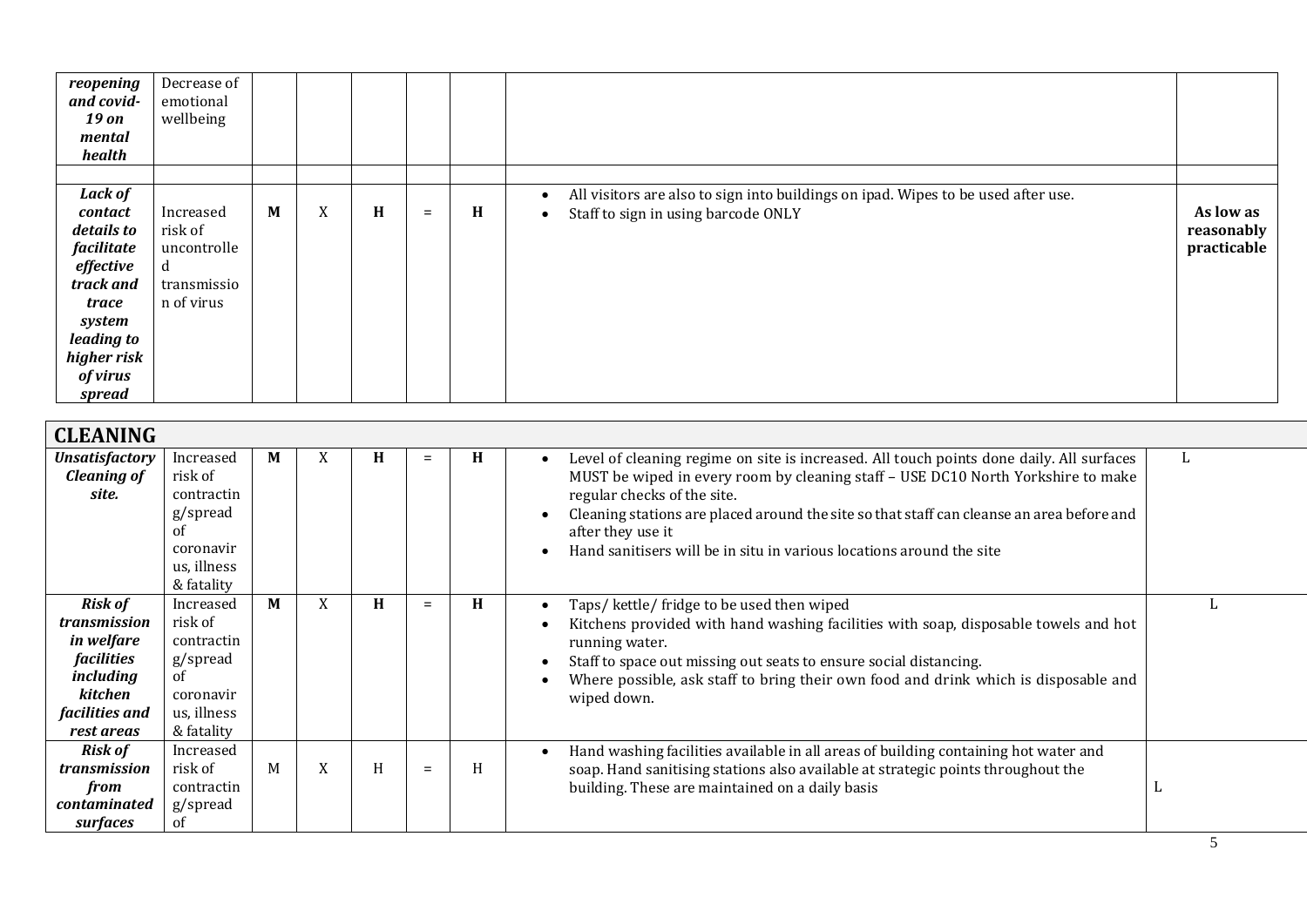| & fatality<br>Thorough cleaning of all areas daily by cleaning staff.<br>Specific cleaning procedure detailed in further controls should be followed if person<br>with suspected Covid19 has been in area. |  | coronavir<br>us, illness |  |  |  |  | Frequent cleaning throughout the day of objects and surfaces that are touched<br>regularly, such as door handles, children's equipment and computers |  |
|------------------------------------------------------------------------------------------------------------------------------------------------------------------------------------------------------------|--|--------------------------|--|--|--|--|------------------------------------------------------------------------------------------------------------------------------------------------------|--|
|------------------------------------------------------------------------------------------------------------------------------------------------------------------------------------------------------------|--|--------------------------|--|--|--|--|------------------------------------------------------------------------------------------------------------------------------------------------------|--|

| <b>VISITORS</b>                                                                                       |                                                                                                                 |   |   |   |          |   |                                                                                                                                                                                                                                                                                                                                                                           |
|-------------------------------------------------------------------------------------------------------|-----------------------------------------------------------------------------------------------------------------|---|---|---|----------|---|---------------------------------------------------------------------------------------------------------------------------------------------------------------------------------------------------------------------------------------------------------------------------------------------------------------------------------------------------------------------------|
| <b>Visitors to</b><br>premises:<br><b>Including</b><br><b>Contractor</b><br>s and<br><i>customers</i> | Transmission<br>of Covid19<br>virus                                                                             | M | X | H | $\equiv$ | H | One person at a time to use the front entrance and make an appointment unless urgent<br>Visitors must complete a pre entry verbal questionnaire and wash their hands in the front<br>entrance.<br>Sports after school clubs will be held outside (weather permitting)<br>Deliveries may be left in the front entrance-staff will use gloves to open deliveries/mail       |
| <b>Building</b><br>maintenan<br>ce and<br>servicing<br>requireme<br>nts.                              | Increased<br>numbers of<br>personnel in<br>building<br>leading to<br>increased risk<br>of virus<br>transmission | M | Λ | H | $\equiv$ | H | Regular maintenance activities such as servicing and inspection regimes should be<br>completed outside of normal operating hours.<br>All maintenance staff to wash their hands upon entry. They will receive building specific<br>briefing before being allowed on site to complete activities<br>All Statutory checks/inspections to be completed prior to reoccupation. |

| <b>EMERGENCY PROCEDURES</b>                                                                          |                                                                                         |   |  |  |  |   |                                                                                                                                                                                                                                                                                                                                                                 |  |  |  |  |
|------------------------------------------------------------------------------------------------------|-----------------------------------------------------------------------------------------|---|--|--|--|---|-----------------------------------------------------------------------------------------------------------------------------------------------------------------------------------------------------------------------------------------------------------------------------------------------------------------------------------------------------------------|--|--|--|--|
| <b>Changes in</b><br><b>Emergency</b><br>procedures<br>due to<br>building<br>occupancy<br>or lavout. | Failure of<br>emergency<br>procedure<br>leading to<br>increased<br>risk to<br>personnel | M |  |  |  | п | Review emergency procedures to ensure that arrangements remain valid for Fire Safety<br>including the numbers and locations of trained fire wardens and the validity of Personal<br>Emergency Evacuation Plans considering social distancing measure where possible.<br>Method to dispose of suspect Covid 19 waste. Covid waste bin labelled in Isolation room |  |  |  |  |